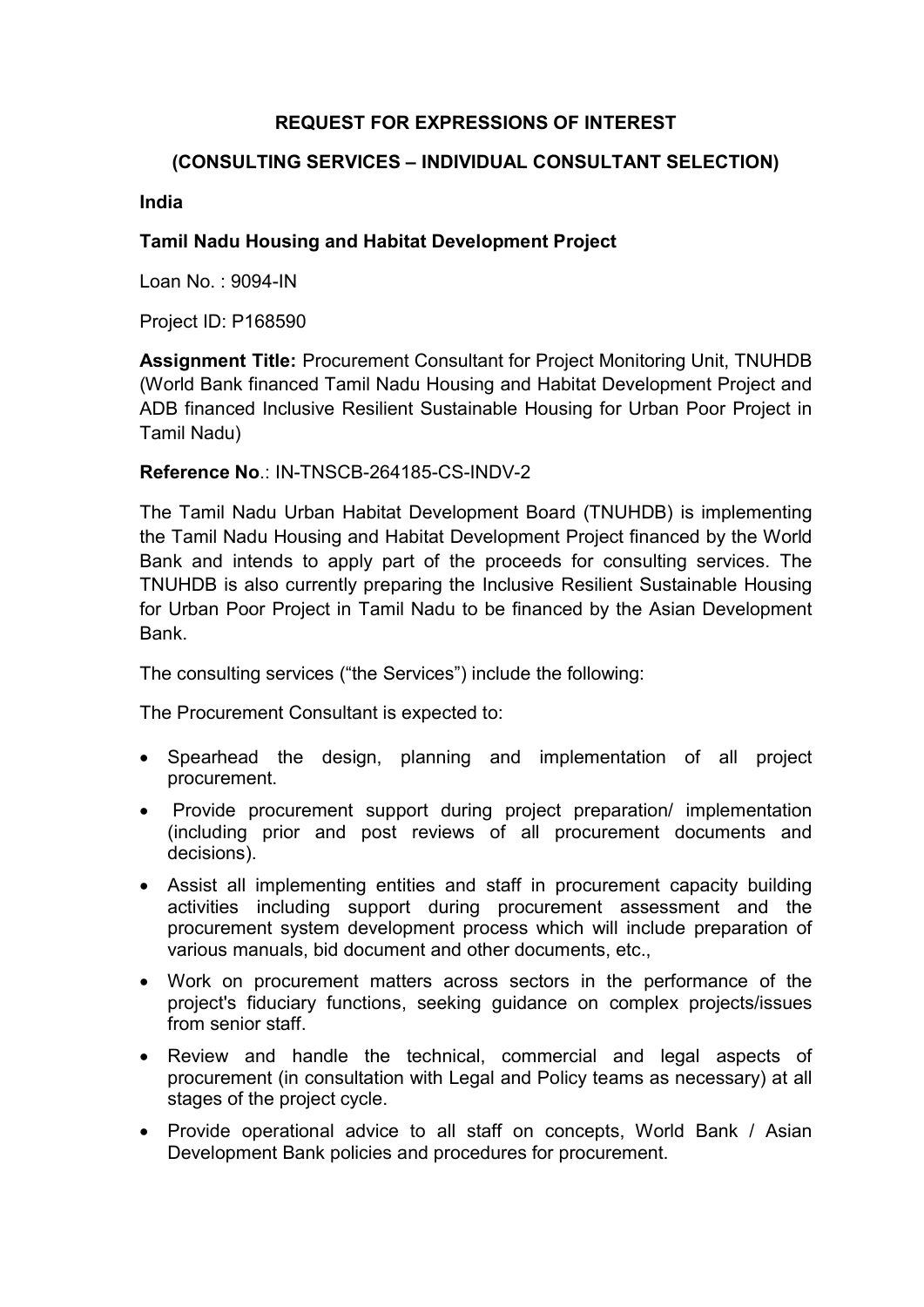- Assess procurement implications of project design, evaluate institutional capacity of implementing entities at district and sub district level and develop suitable procurement plans; conduct prior and post reviews of contracts.
- Assists PMU for preparation of Strategic Procurement Planning [SPP] and Project Procurement Strategy for Development [PPSD].
- Obtain "clearance" of the World Bank through Systematic Exchanges in Procurement (STEP), where applicable for the Procurement Plan; ToR, etc. and for all prior review cases.
- Prepare a range of procurement-related documents and reports, and providing guidance and training to other procurement staff of the PMU.
- Provide procurement related reports/updates, contract details to the World Bank / Asian Development Bank as and when required.
- Prepare/Update the procurement plan through STEP and schedule for the project by taking care to ensure optimum competition, economy and efficiency and priority of items.
- Spearhead the procurement of goods and works, non-consulting and consulting services.
- Preparation of bid document, publication, clarification to bidders queries, Bid receiving, evaluation, Preparation of bid evaluation reports for submission to Government and World Bank / Asian Development Bank.
- Any other official responsibilities in respect of procurement management as assigned by the Project Director

Appointment to the post will be on contract basis. The duration of the assignment is initially for 18 calendar months from the date of award of contract and likely to be extended based on the performance.

The detailed Terms of Reference (TOR) for the assignment can be found at the following website- www.tnscb.org/procurement/ and www.tenders.tn.gov.in

The Tamil Nadu Urban Habitat Development Board, Government of Tamil Nadu now invites eligible Individual Consultants to indicate their interest in providing the Services. Interested Consultants should provide information demonstrating that they have the required qualifications and relevant experience to perform the Services.

#### Selection Criteria

The selection shall be based on qualification, experience and skills of the candidate and followed by an interview. The qualifications, experience and competencies include: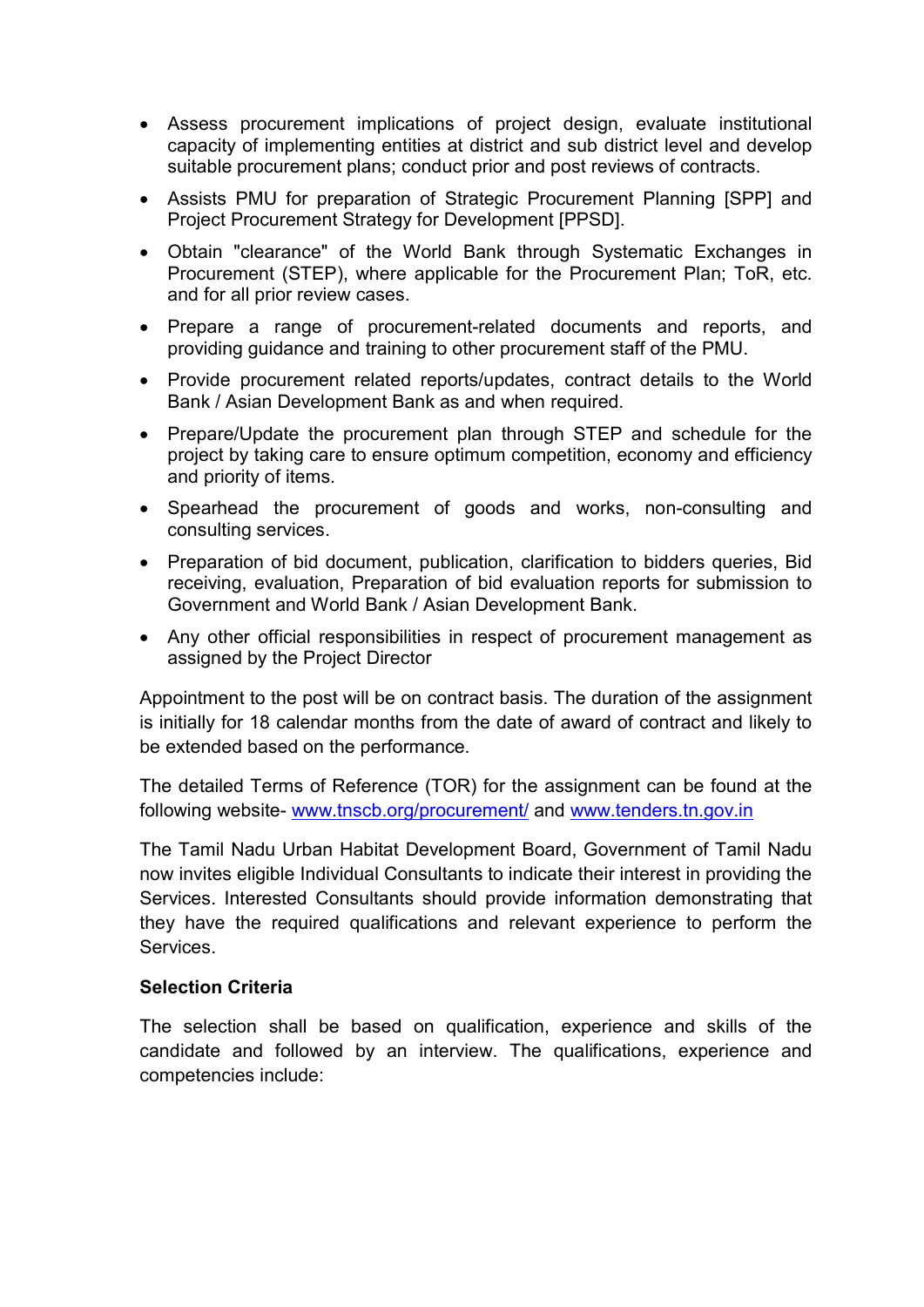# Required Qualifications and Experience at Minimum:

- Bachelor degree with major in a relevant discipline (e.g. Engineering, Law, Procurement, Finance, Business or Commerce) and relevant training in procurement work. Candidates having Master degree and Professional Diploma in Public Procurement (PDPP) or Certificate Program in Public Procurement (CPPP) will be preferred.
- At least five years procurement experience with government/corporate/civil society/banking sector, of which minimum two years should be of directly working on World Bank or similar international financial institution financed projects.
- Strong conceptual, analytical skills with clarity of thought process and problem-solving skills.
- Ability to work under tight deadlines.
- Excellent organizational skills.
- Ability to work independently as well as in a team.
- Strong communication skills with the ability to clearly and concisely convey necessary information, explain reasoning, and support conclusions using data and facts.
- Excellent computer and document processing skills.

The lists of documents to be submitted along with the Expressions of Interest are:

- 1. Duly filled Application Form given in the Annexure.
- 2. Copies of Educational Qualification Certificates (Self Attested)
- 3. Copy of the Work Order / Work Completion Certificate / Experience Certificate from the Employer (Self Attested) as a proof of experience.
- 4. A short write-up on the professional competencies of the Consultant.

In addition to the above, the applicant may submit other documents which he/she considers as important, that are not listed above, to justify general qualifications and qualifications relevant to the assignment.

The attention of interested Consultants is drawn to Section III, paragraphs, 3.14, 3.16, and 3.17 of the World Bank's prevailing Procurement Regulations for IPF Borrowers, setting forth the World Bank's policy on conflict of interest.

Further information can be obtained at the address below during office hours i.e.10:00 AM to 5:45 PM. (Except holidays).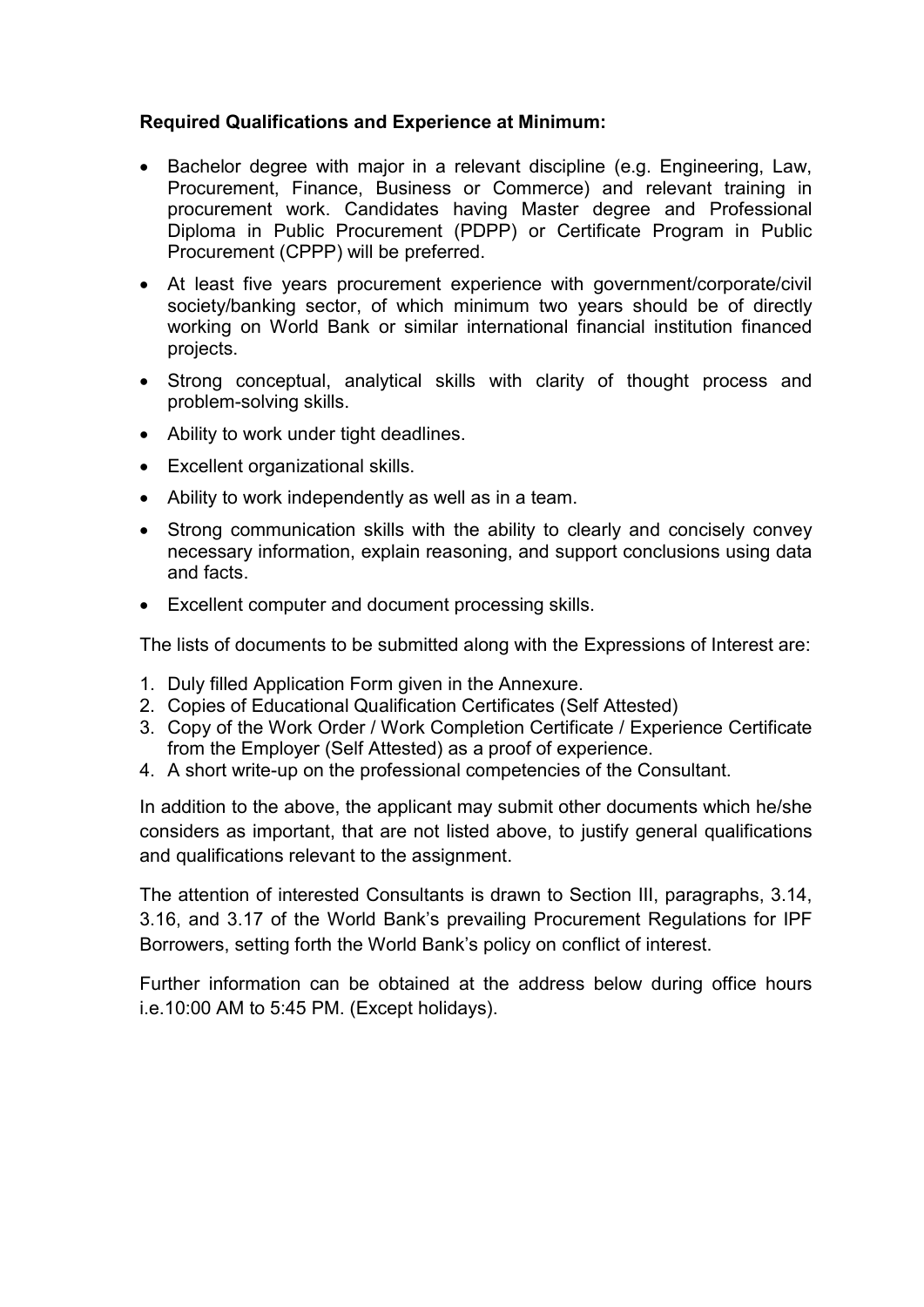Expression of interest along with the necessary documents must be delivered in a written form to the address given below (in person, or by registered post or by e-mail) by 13.05.2022 up to 5:45 PM.

# Attention:

Superintending Engineer, Project Monitoring Unit, Tamil Nadu Urban Habitat Development Board, No.5, Kamarajar Salai, Chennai – 600 005, Tamil Nadu, India, E-mail: tnuhdbprocurement@gmail.com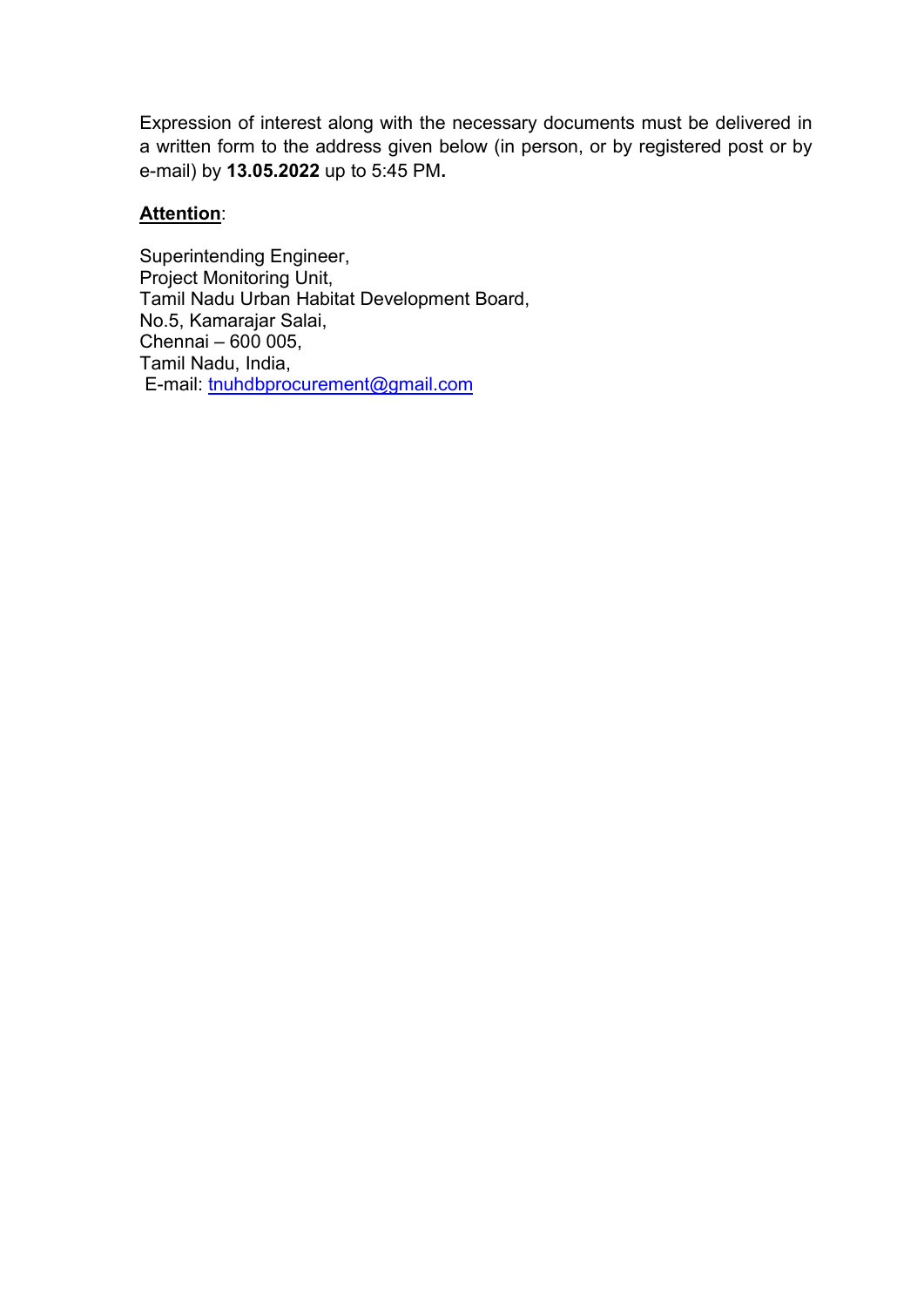| <b>Annexure</b>                                                                   |                                                                    |                                      |                          |                                         |  |  |  |  |
|-----------------------------------------------------------------------------------|--------------------------------------------------------------------|--------------------------------------|--------------------------|-----------------------------------------|--|--|--|--|
| Tamil Nadu Urban Habitat Development Board                                        |                                                                    |                                      |                          |                                         |  |  |  |  |
| Project Monitoring Unit - World Bank and Asian Development Bank financed Projects |                                                                    |                                      |                          |                                         |  |  |  |  |
| <b>Application for the Post of Procurement Consultant</b>                         |                                                                    |                                      |                          |                                         |  |  |  |  |
|                                                                                   |                                                                    |                                      |                          |                                         |  |  |  |  |
| $\mathbf{1}$                                                                      | Name of the Applicant                                              |                                      |                          |                                         |  |  |  |  |
| 2                                                                                 | Father<br>Husband<br>$\prime$<br>Name                              |                                      |                          |                                         |  |  |  |  |
| 3                                                                                 | Date of Birth and Age                                              |                                      | Photo<br>(Passport Size) |                                         |  |  |  |  |
| $\overline{4}$                                                                    | Nationality                                                        |                                      |                          |                                         |  |  |  |  |
| 5                                                                                 | <b>Residential Address</b>                                         |                                      |                          |                                         |  |  |  |  |
| 6                                                                                 | <b>Contact Phone / Mobile</b><br>No                                |                                      |                          |                                         |  |  |  |  |
| $\overline{7}$                                                                    | Email ID                                                           |                                      |                          |                                         |  |  |  |  |
| 8                                                                                 | Languages Known                                                    |                                      |                          |                                         |  |  |  |  |
| 9                                                                                 | <b>Educational Qualification</b>                                   |                                      |                          |                                         |  |  |  |  |
| S.<br>No                                                                          | Name of the Degree<br>/Diploma Certificate<br>Program with Subject | Name of the University / Institution | Year of<br>Passing       | Grade /<br><b>Class</b><br>obtaine<br>d |  |  |  |  |
|                                                                                   |                                                                    |                                      |                          |                                         |  |  |  |  |
|                                                                                   |                                                                    |                                      |                          |                                         |  |  |  |  |
|                                                                                   |                                                                    |                                      |                          |                                         |  |  |  |  |
|                                                                                   |                                                                    |                                      |                          |                                         |  |  |  |  |
|                                                                                   |                                                                    |                                      |                          |                                         |  |  |  |  |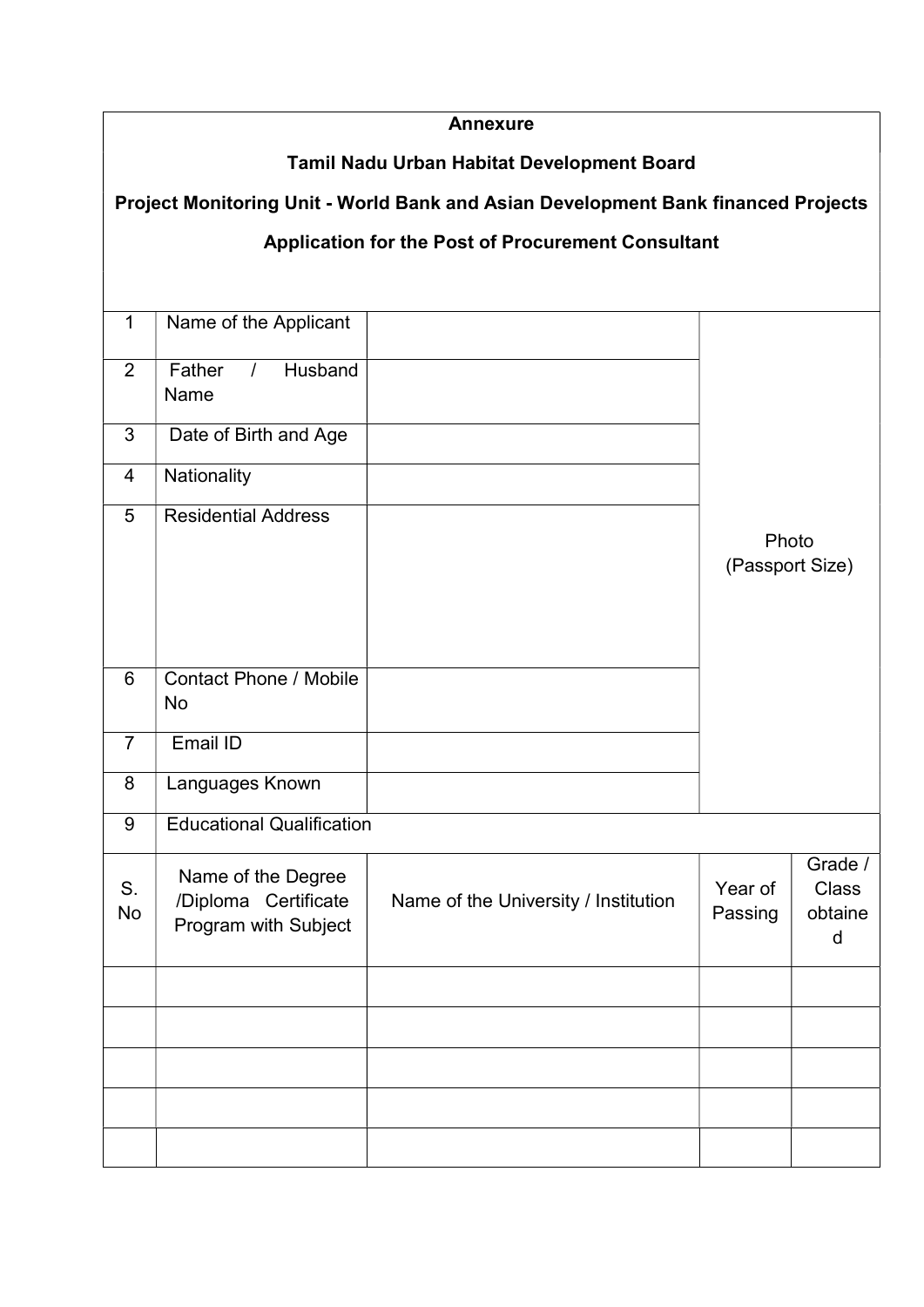| 10            | Procurement Experience in government / corporate/ civil society/ banking sector.                                     |                                                                |                                                        |                          |    |                                    |
|---------------|----------------------------------------------------------------------------------------------------------------------|----------------------------------------------------------------|--------------------------------------------------------|--------------------------|----|------------------------------------|
| S.<br>No      | Name of the / Project /<br><b>Work</b>                                                                               | Name of the<br>Employer /<br>Organization<br>and the<br>Sector | Applicant's<br>Designation /<br>Role in the<br>Project | <b>Experience Period</b> |    |                                    |
|               |                                                                                                                      |                                                                |                                                        | From                     | To | Period<br>(Year /<br><b>Months</b> |
|               |                                                                                                                      |                                                                |                                                        |                          |    |                                    |
|               |                                                                                                                      |                                                                |                                                        |                          |    |                                    |
|               |                                                                                                                      |                                                                |                                                        |                          |    |                                    |
| 11            |                                                                                                                      |                                                                |                                                        |                          |    |                                    |
|               | Procurement Experience in working on World Bank or similar international financial<br>institution financed projects. |                                                                |                                                        |                          |    |                                    |
|               | Name of the / Project /<br><b>Work</b>                                                                               | Name of the<br>International<br>Financial<br>Institution       | Applicant's<br>Designation /<br>Role in the<br>Project | <b>Experience Period</b> |    |                                    |
| $S_{1}$<br>No |                                                                                                                      |                                                                |                                                        | From                     | To | Period<br>(Year /<br>Months)       |
|               |                                                                                                                      |                                                                |                                                        |                          |    |                                    |
|               |                                                                                                                      |                                                                |                                                        |                          |    |                                    |
|               |                                                                                                                      |                                                                |                                                        |                          |    |                                    |
|               |                                                                                                                      |                                                                |                                                        |                          |    |                                    |
|               |                                                                                                                      |                                                                |                                                        |                          |    |                                    |